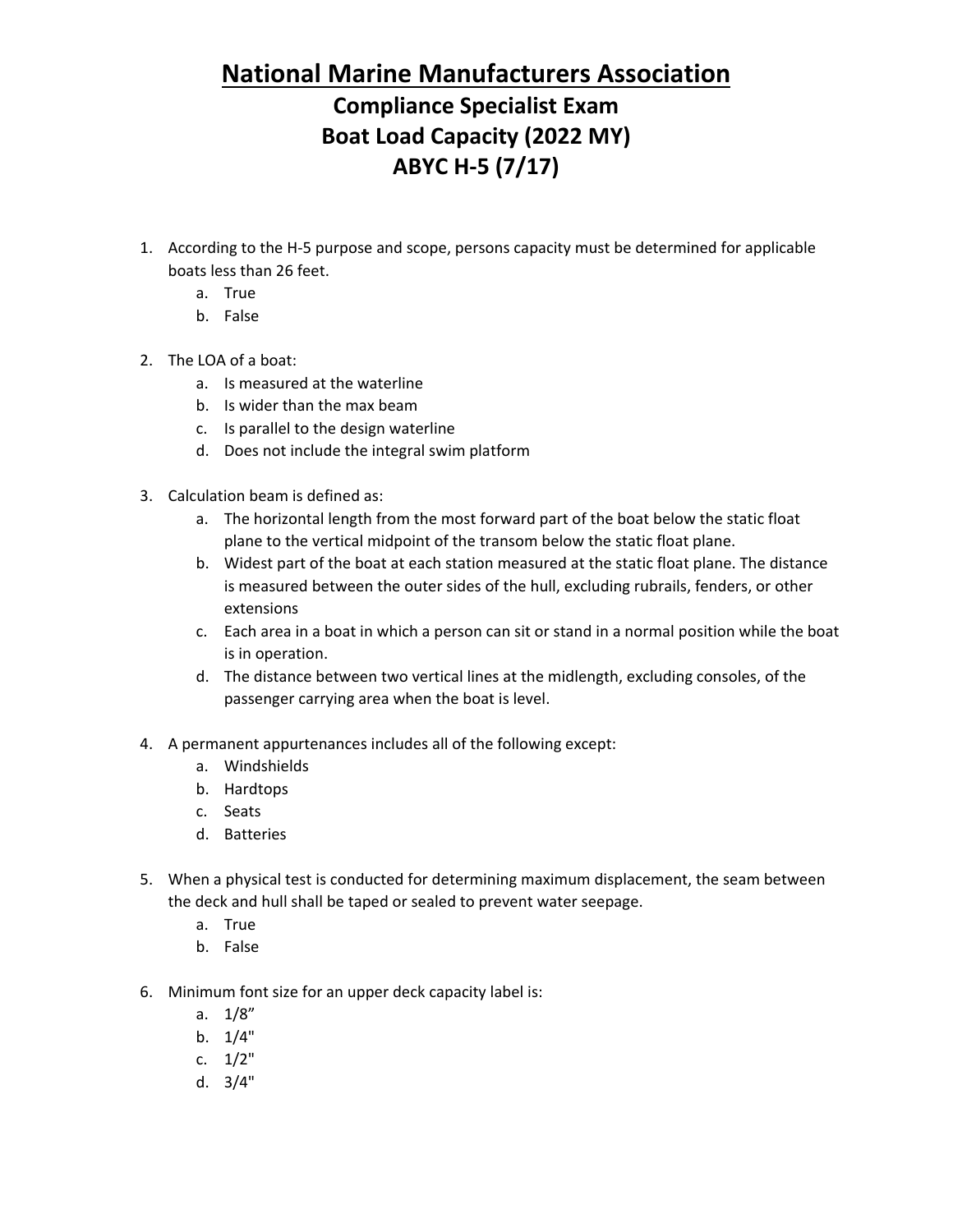## **National Marine Manufacturers Association**

### **Compliance Specialist Exam Boat Load Capacity (2022 MY) ABYC H-5 (7/17)**

- 7. When calculating the number of persons for outboard boats over 2 hp, the first step is:
	- a. Add 32 to the posted persons pound capacity, then divide by 141
	- b. Subtract 32 from the maximum allowable weight capacity
	- c. Add 141 to the posted persons pound capacity, then divide by 32
	- d. Subtract 141 from the maximum allowable weight capacity
- 8. An inboard boat has a posted maximum weight capacity of 1875 pounds. What is the maximum allowable person's capacity?
	- a. 12
	- b. 13
	- c. 14
	- d. 15
- 9. What is the maximum weight capacity for an outboard boat weighing 1,500 pounds, with a 50 horsepower maximum rating, and a displacement weight of 7,000 pounds?
	- a. 1,000 pounds
	- b. 1,100 pounds
	- c. 1,200 pounds
	- d. 1,300 pounds
- 10. A manually propelled boat with a maximum displacement of 1,500 pounds has a maximum person's weight of:
	- a. 1450
	- b. 1350
	- c. 1250
	- d. 1150
- 11. On boats less than 26 feet, upper deck capacities are not required to be included in the maximum weight capacity.
	- a. True
	- b. False
- 12. After determining the cubic capacity of the hull to find the maximum weight capacity of an outboard boat over 2hp:
	- a. Multiply the hull volume by 1728
	- b. Multiply 62.4 times the volume of the hull in cubic feet and subtract the boat weight and multiply by 0.2
	- c. Multiply 62.4 times the volume of the hull in cubic feet and subtract the boat weight and divide by 7
	- d. convert the volume of weight the hull would displace